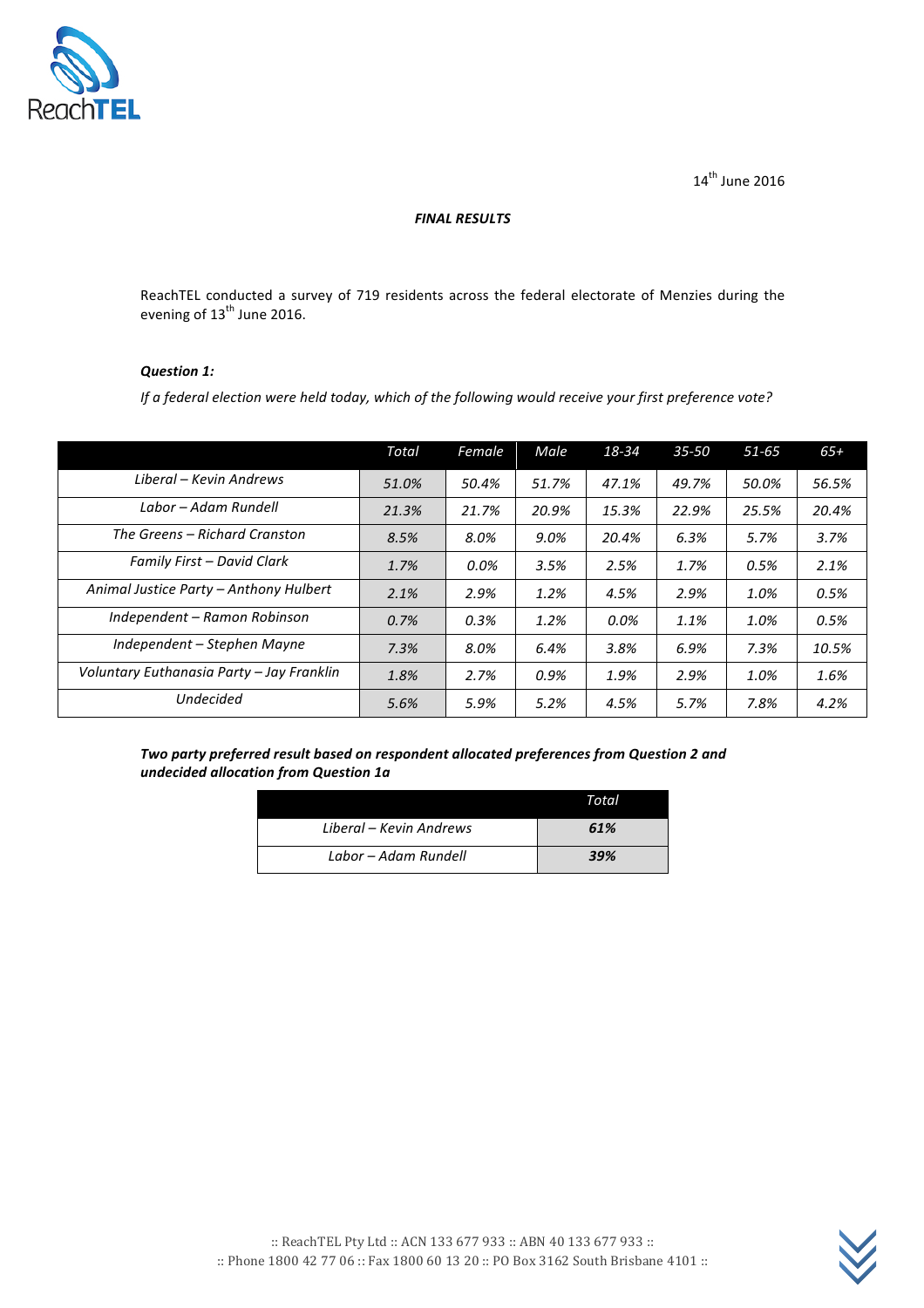

#### *Question 1a:*

Being undecided, to which of the following do you have even a slight leaning?

|                                           | Total |
|-------------------------------------------|-------|
| Liberal – Kevin Andrews                   | 31.0% |
| Labor - Adam Rundell                      | 26.2% |
| The Greens – Richard Cranston             | 14.3% |
| Family First – David Clark                | 2.4%  |
| Animal Justice Party – Anthony Hulbert    | 0.0%  |
| Independent - Ramon Robinson              | 9.5%  |
| Independent – Stephen Mayne               | 9.5%  |
| Voluntary Euthanasia Party - Jay Franklin | 7.1%  |

*Note:* Only respondents that answered 'Undecided' in question 1 were included in question 1a

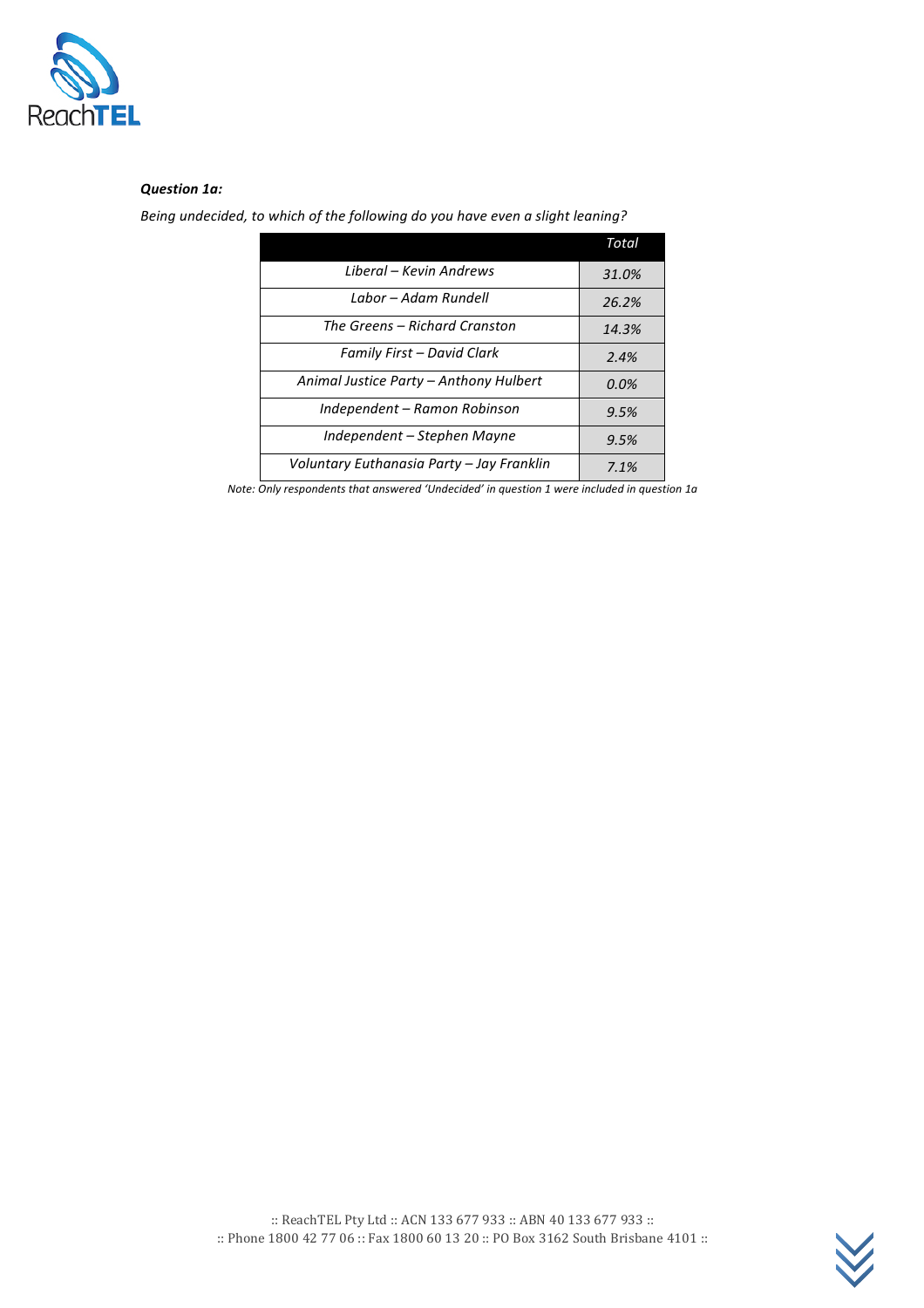

## *Question 1b:*

At the upcoming federal election, which of the following parties will you preference highest?

|                         | Total |
|-------------------------|-------|
| Liberal – Kevin Andrews | 35.6% |
| Labor - Adam Rundell    | 64.4% |

*Note:* Only respondents that didn't answer 'Liberal' or 'Labor' in question 1 and 1a were included in question 1b.

## *Question 1c:*

Do you think there is a chance that you may change your mind, or have you definitely decided which *party you'll vote for?*

|                               | Total | Female | Male  | 18-34 | 35-50 | 51-65 | $65+$ |
|-------------------------------|-------|--------|-------|-------|-------|-------|-------|
| Chance I might change my mind | 31.5% | 32.6%  | 30.3% | 38.0% | 33.1% | 32.0% | 24.9% |
| Definitely decided            | 68.5% | 67.4%  | 69.7% | 62.0% | 66.9% | 68.0% | 75.1% |

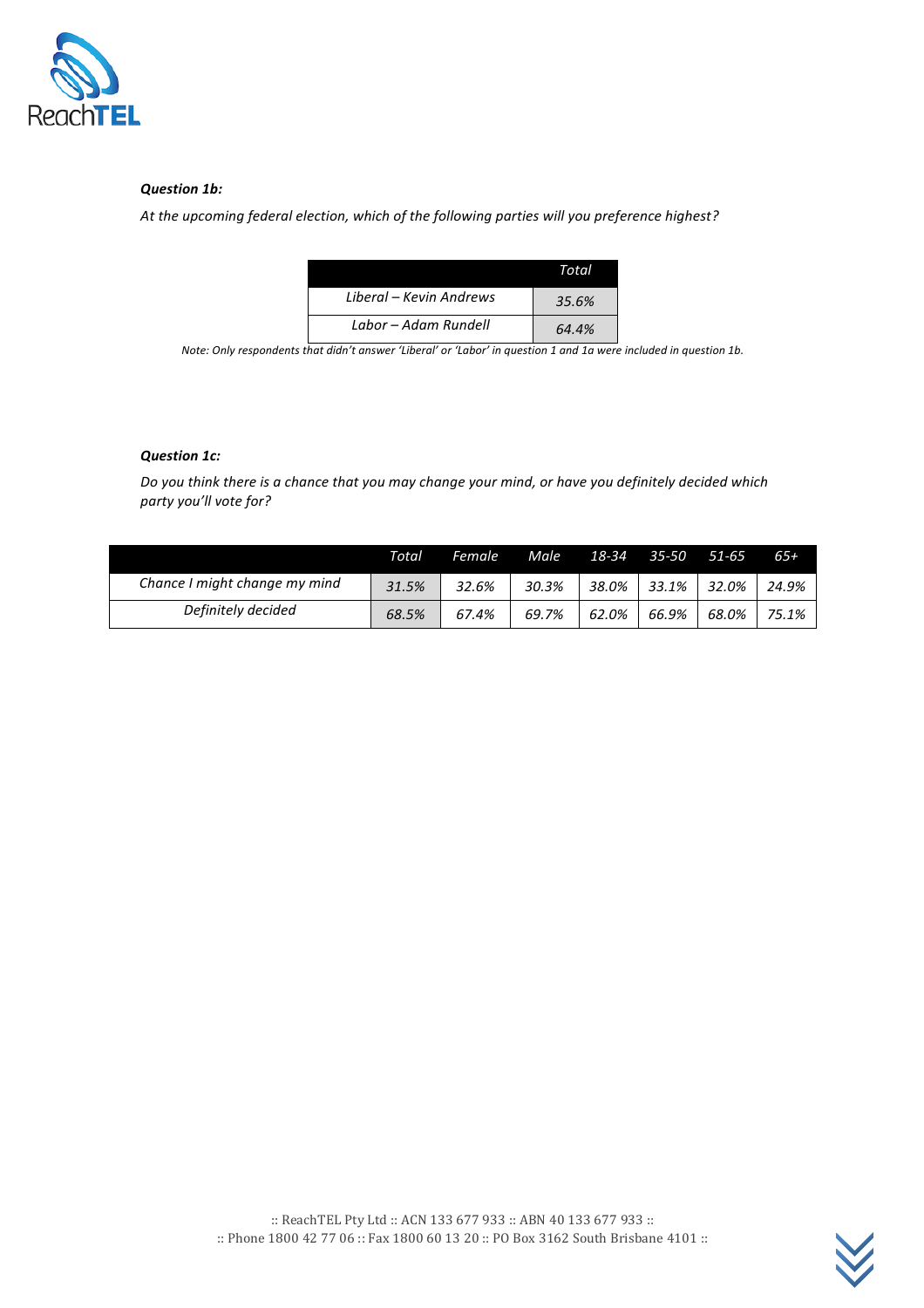

# *Question 2:*

Who of the following do you think would make the better Prime Minister?

|                         | Total | <b>Female</b> |       |       | Male $18 - 34$ $35 - 50$ $51 - 65$ |       | 65+   |
|-------------------------|-------|---------------|-------|-------|------------------------------------|-------|-------|
| <b>Malcolm Turnbull</b> | 79.7% | 78.6%         | 80.9% | 78.5% | 80.5%                              | 79.4% | 80.3% |
| Tony Abbott             | 20.3% | 21.4%         | 19.1% | 21.5% | 19.5%                              | 20.6% | 19.7% |

|                         | Total | Lib   | Lab      | Greens | Und   |
|-------------------------|-------|-------|----------|--------|-------|
| <b>Malcolm Turnbull</b> | 79.7% | 79.2% | 77.8%    | 86.9%  | 62.5% |
| <b>Tony Abbott</b>      | 20.3% | 20.8% | $22.2\%$ | 13.1%  | 37.5% |

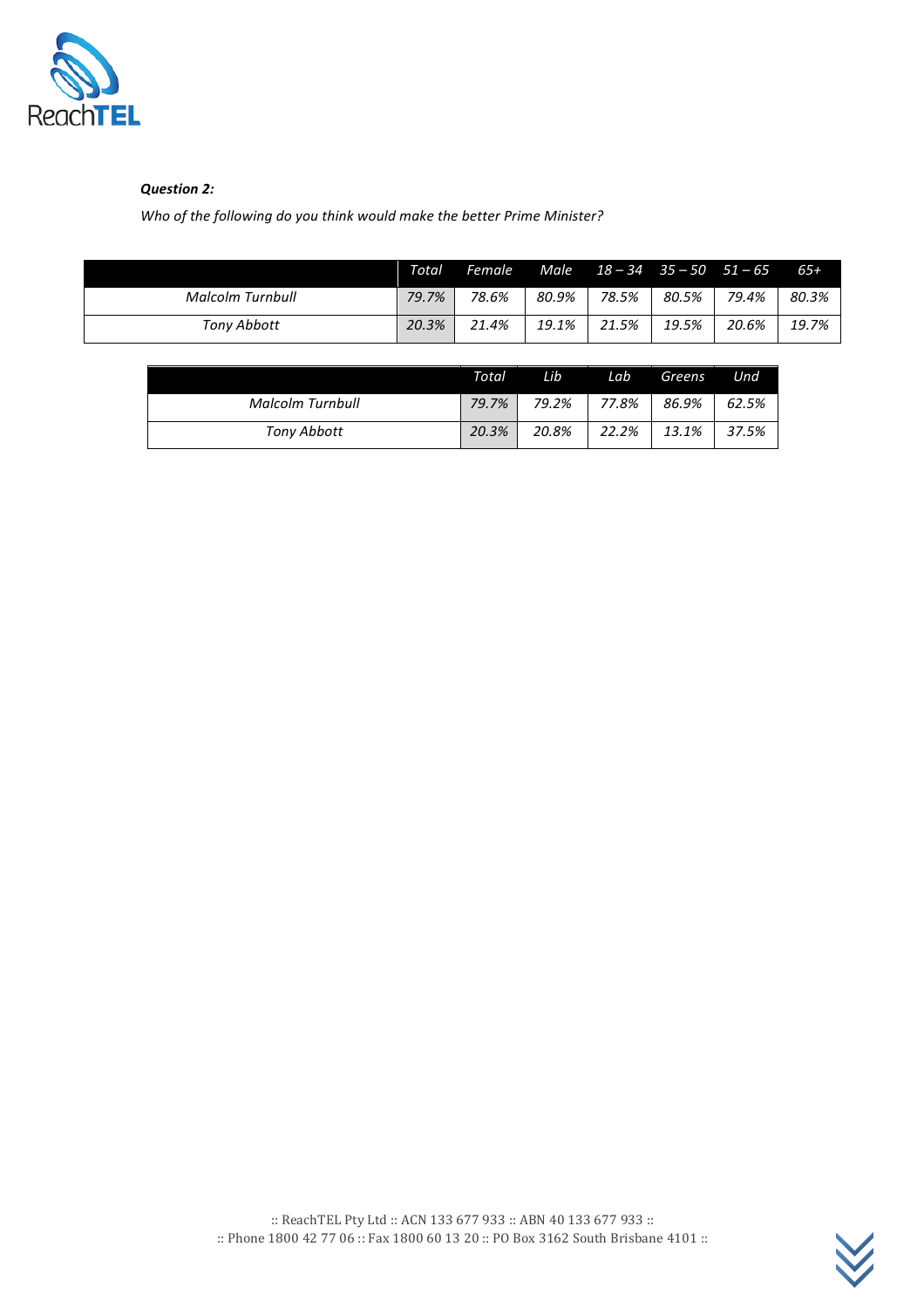

### *Question 3:*

Of the following people, who do you believe is your local member of parliament?

|                       | Total | Female | Male  | $18 - 34$ | $35 - 50$ | $51 - 65$ | $65+$ |
|-----------------------|-------|--------|-------|-----------|-----------|-----------|-------|
| Kevin Rudd            | 4.9%  | 4.3%   | 5.5%  | 5.1%      | 8.5%      | 2.1%      | 4.2%  |
| Andrew Johns          | 4.2%  | 3.2%   | 5.2%  | 5.1%      | 5.1%      | 5.2%      | 1.6%  |
| <b>Kevin Andrews</b>  | 78.2% | 78.9%  | 77.4% | 70.9%     | 70.5%     | 82.4%     | 86.5% |
| <b>Daniel Andrews</b> | 9.5%  | 11.5%  | 7.2%  | 13.9%     | 12.5%     | 6.2%      | 6.3%  |
| Daniel Johns          | 3.3%  | 2.1%   | 4.6%  | 5.1%      | 3.4%      | 4.1%      | 1.6%  |

|                       | Total | Liberal | Labor | <b>Greens</b> | Und   |
|-----------------------|-------|---------|-------|---------------|-------|
| Kevin Rudd            | 4.9%  | 5.5%    | 3.2%  | 3.3%          | 5.0%  |
| Andrew Johns          | 4.2%  | 3.0%    | 7.8%  | 6.6%          | 5.0%  |
| <b>Kevin Andrews</b>  | 78.2% | 79.0%   | 76.0% | 75.4%         | 72.5% |
| <b>Daniel Andrews</b> | 9.5%  | 10.7%   | 9.1%  | 9.8%          | 12.5% |
| <b>Daniel Johns</b>   | 3.3%  | 1.9%    | 3.9%  | 4.9%          | 5.0%  |



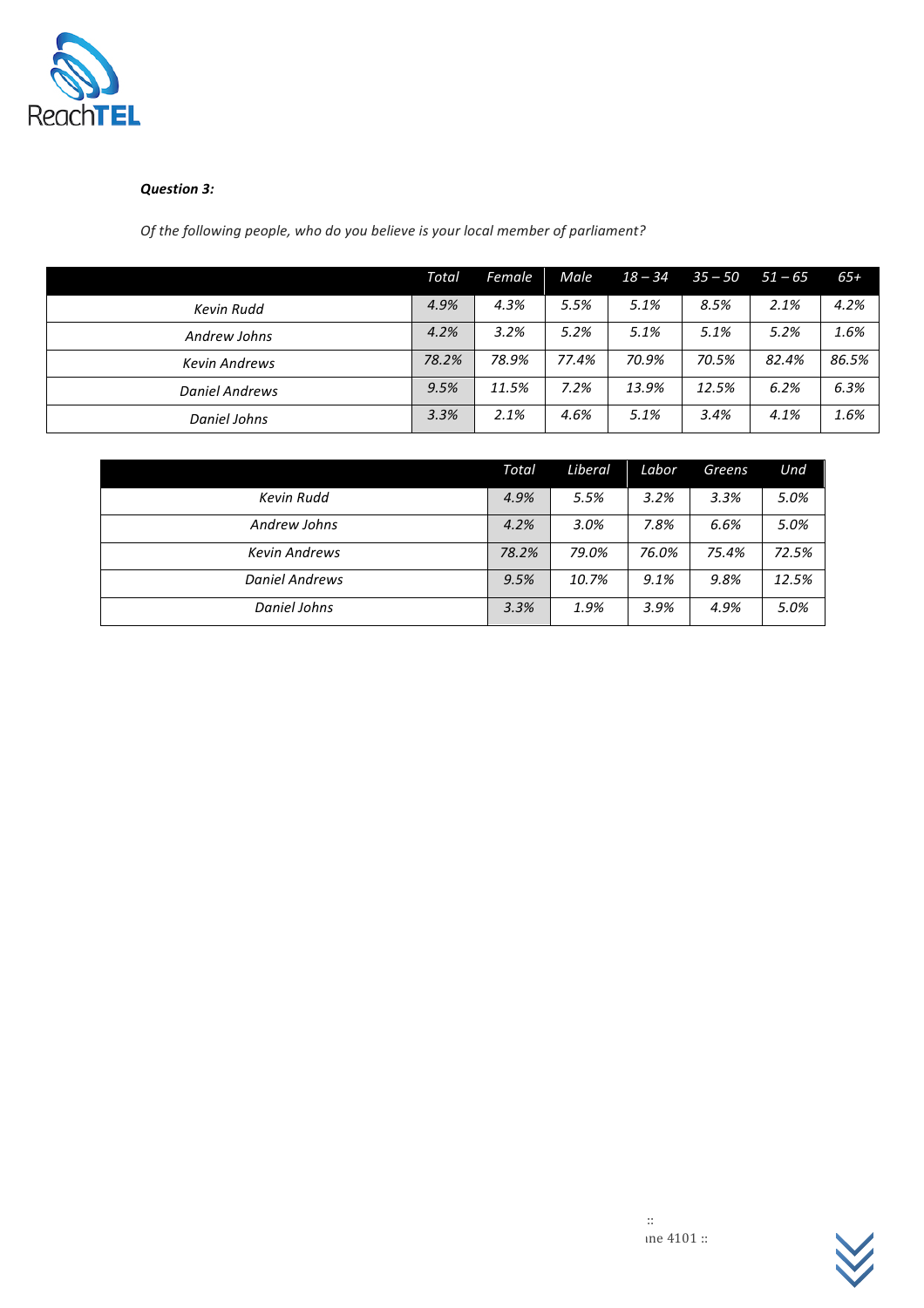

## *Question 4:*

*What is your opinion of your local member of parliament Kevin Andrews?* 

|                            | Total | Female | Male  |       | $18 - 34$ $35 - 50$ $51 - 65$ |       | $65+$ |
|----------------------------|-------|--------|-------|-------|-------------------------------|-------|-------|
| Favorable                  | 26.9% | 25.1%  | 28.9% | 23.9% | 27.4%                         | 24.4% | 31.1% |
| <b>Neutral</b>             | 35.1% | 35.7%  | 34.4% | 43.4% | 36.0%                         | 32.6% | 30.6% |
| Unfavorable                | 34.3% | 34.7%  | 33.8% | 26.4% | 30.3%                         | 41.5% | 37.3% |
| Never heard of them before | 3.7%  | 4.5%   | 2.9%  | 6.3%  | 6.3%                          | 1.6%  | 1.0%  |

|                            | Total | <b>Nationals</b> | Labor | Greens | Und   |
|----------------------------|-------|------------------|-------|--------|-------|
| Favorable                  | 26.9% | 46.4%            | 8.5%  | 6.6%   | 0.0%  |
| <b>Neutral</b>             | 35.1% | 41.5%            | 20.9% | 34.4%  | 53.7% |
| Unfavorable                | 34.3% | 10.1%            | 68.6% | 55.7%  | 29.3% |
| Never heard of them before | 3.7%  | 1.9%             | 2.0%  | 3.3%   | 17.1% |

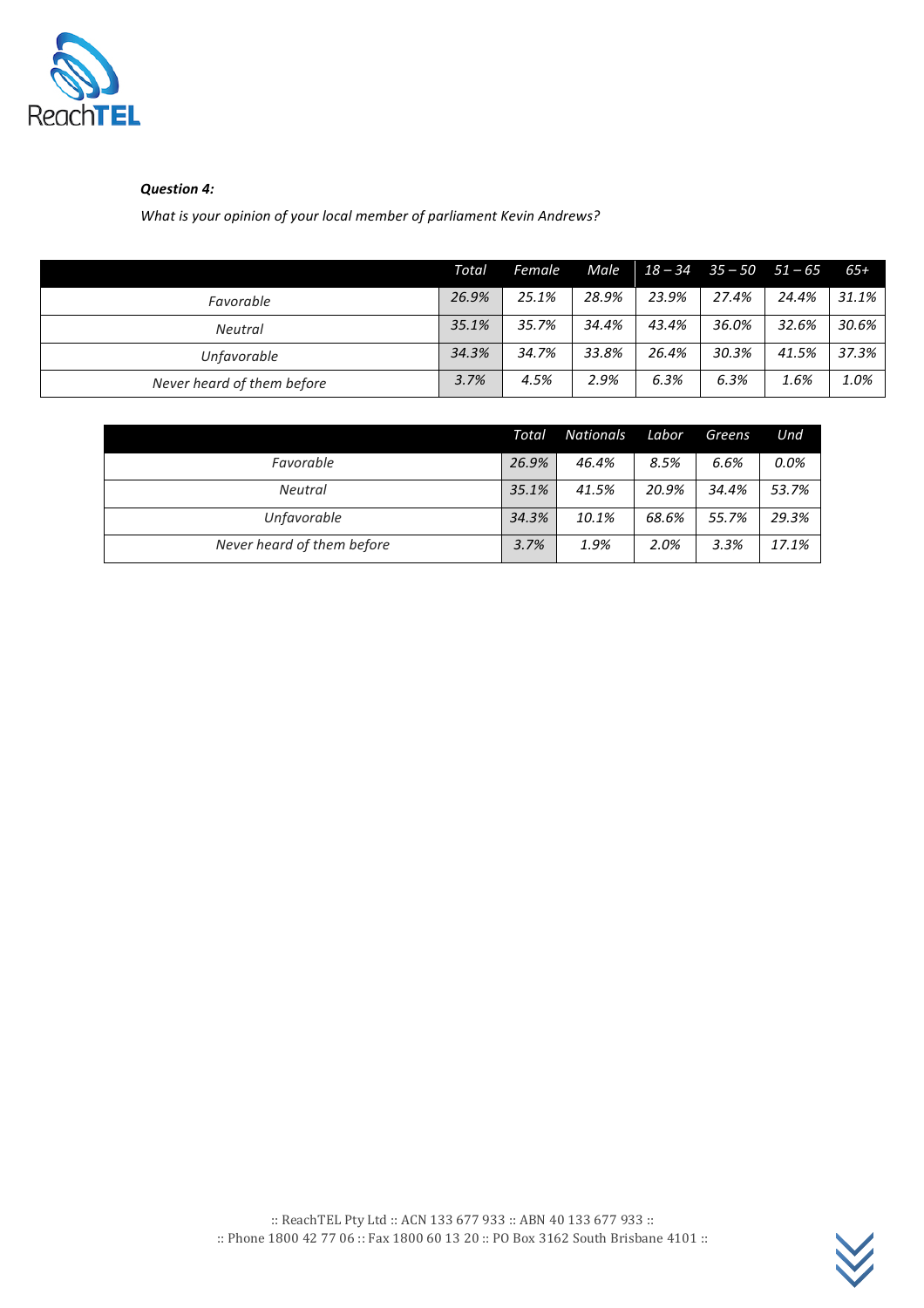

## *Question 5:*

Do you think it's appropriate for members of parliament to take donations from the gambling *industry?*

|        | Total | Female |       | Male $18 - 34$ $35 - 50$ $51 - 65$ |       |       | $65+$ |
|--------|-------|--------|-------|------------------------------------|-------|-------|-------|
| Yes    | 14.6% | 13.1%  | 16.2% | 19.6%                              | 13.1% | 14.9% | 11.4% |
| No     | 74.0% | 75.5%  | 72.5% | 70.9%                              | 74.3% | 75.3% | 75.1% |
| Unsure | 11.4% | 11.5%  | 11.3% | 9.5%                               | 12.6% | 9.8%  | 13.5% |

|        | Total | Nationals | Labor | Greens | Und   |
|--------|-------|-----------|-------|--------|-------|
| Yes    | 14.6% | 18.6%     | 9.2%  | 6.6%   | 15.4% |
| No     | 74.0% | 65.3%     | 86.2% | 91.8%  | 71.8% |
| Unsure | 11.4% | 16.1%     | 4.6%  | 1.6%   | 12.8% |



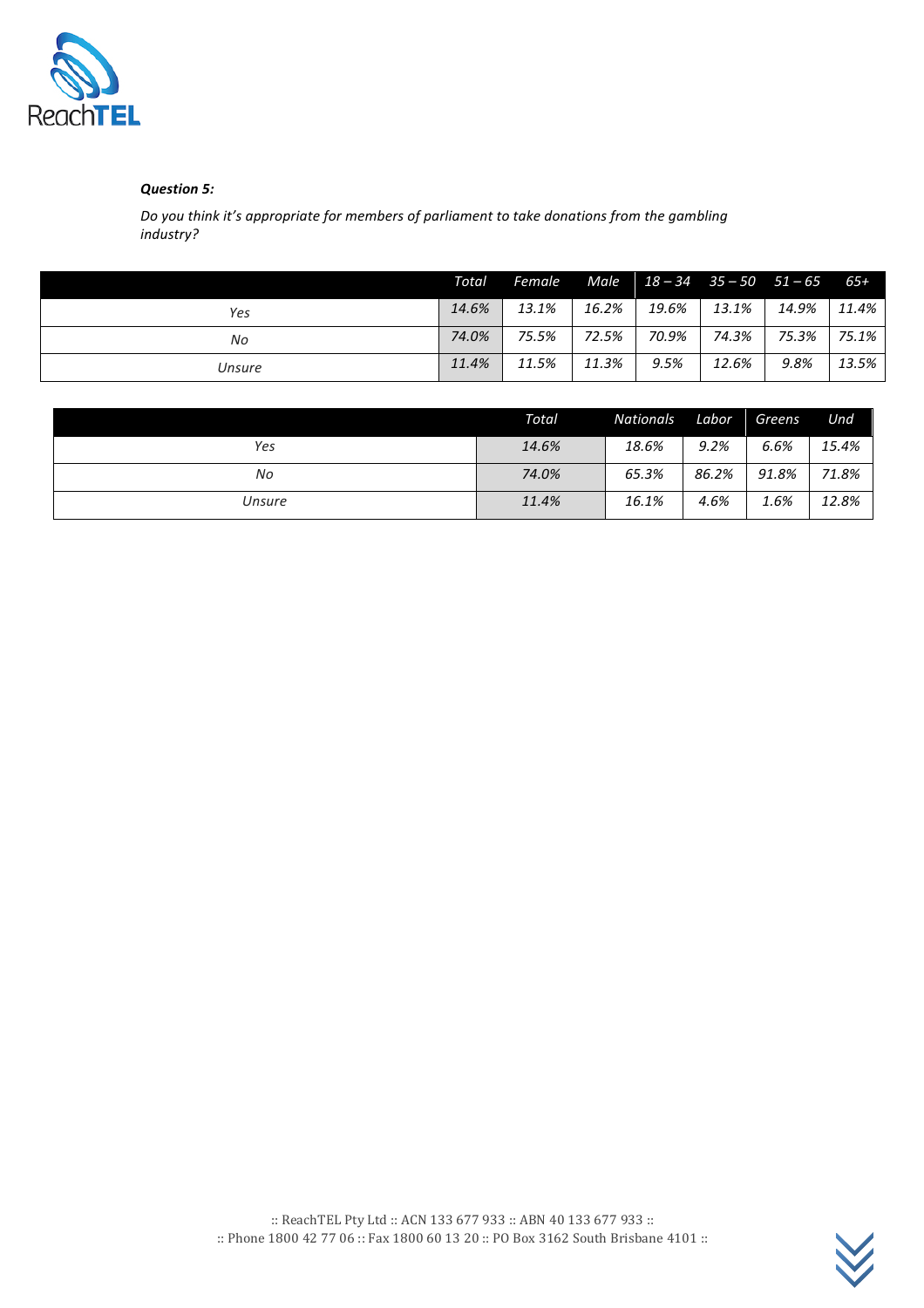

## *Question 6:*

*Do you agree or disagree with this statement?*

*"Contraception and abortion can be replaced with abstinence as a means to preventing unwanted pregnancy"*

|                 | Total | Female |       | Male $18 - 34$ $35 - 50$ $51 - 65$ |       |       | - 65+ |
|-----------------|-------|--------|-------|------------------------------------|-------|-------|-------|
| Agree           | 12.1% | 11.5%  | 12.8% | 4.4%                               | 16.6% | 12.4% | 14.5% |
| <b>Disagree</b> | 71.8% | 72.7%  | 70.7% | 81.6%                              | 67.4% | 74.6% | 64.8% |
| Undecided       | 16.1% | 15.8%  | 16.5% | 13.9%                              | 16.0% | 13.0% | 20.7% |

|                 | Total | <b>Nationals</b> | Labor | Greens | Und   |
|-----------------|-------|------------------|-------|--------|-------|
| Agree           | 12.1% | 12.9%            | 14.4% | 6.5%   | 12.8% |
| <b>Disagree</b> | 71.8% | 67.1%            | 73.9% | 83.9%  | 71.8% |
| Undecided       | 16.1% | 20.0%            | 11.8% | 9.7%   | 15.4% |